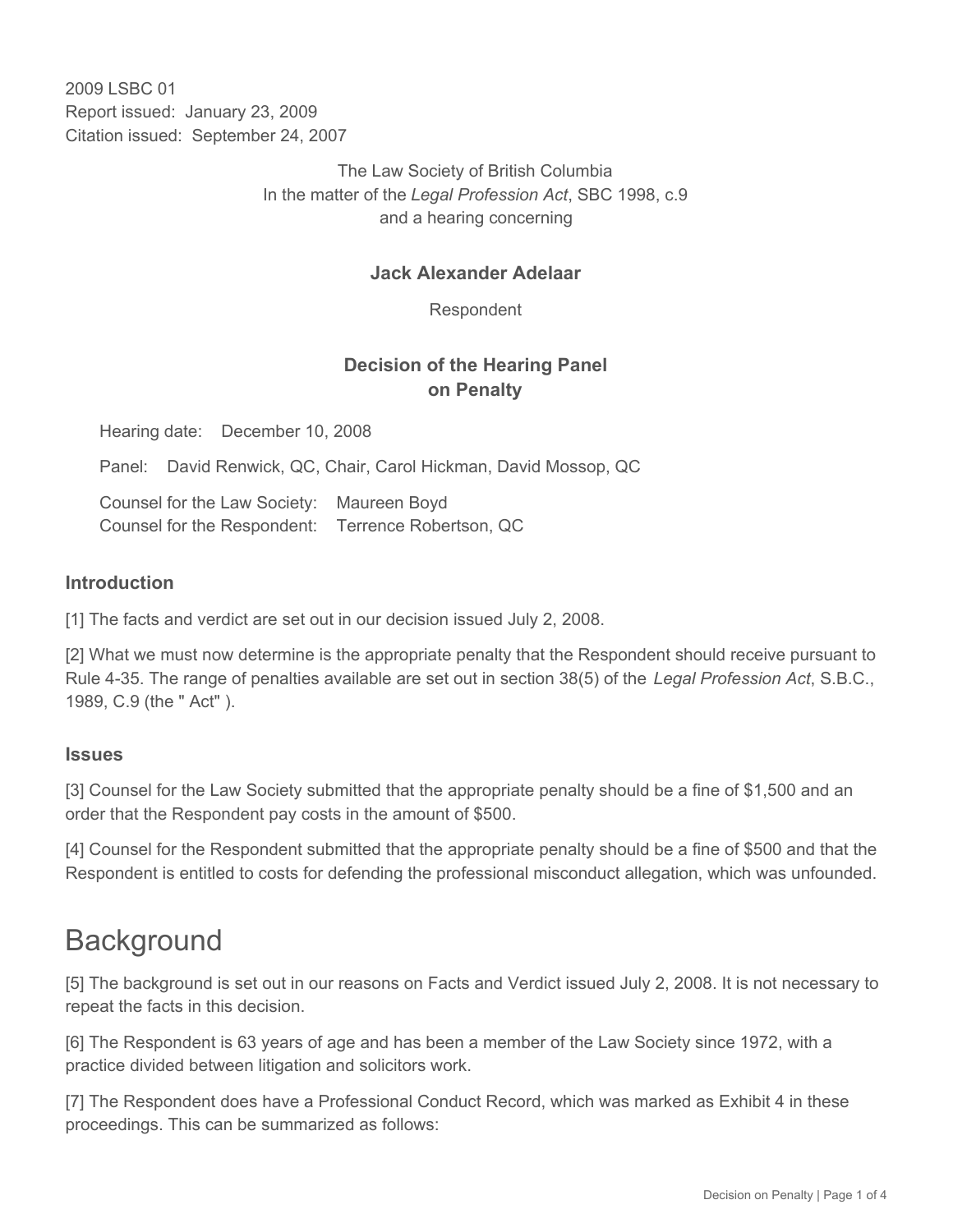1. Conduct Review Subcommittee report dated April 25, 1983.

2. Conditional Admission pursuant to Rule 468, Conditional Admission letter dated April 19, 1991 (Discipline Digest, 1992: No. 1 January).

3. Minutes of the Competency Committee dated June 15, 1992.

4. Conduct Review Subcommittee report dated July 14, 1994.

5. November 22, 1995 Minutes of the Competency Committee approving recommendations from the Follow-Up Practice Review report dated October 26, 1995.

6. April 10, 1997 Minutes of Competency Committee approving recommendations from the Practice Review report dated February 17, 1997.

7. *Law Society of BC v. Adelaar*, Findings of Fact, Verdict and Penalty, issued September 22, 1997.

8. *Law Society of BC v. Adelaar*, (Findings of Fact) dated October 6, 1997; *Law Society of BC v. Adelaar*, (Verdict) dated November 17, 1997; *Law Society of BC v. Adelaar*, (Penalty) dated February 11, 1998.

9. Conduct Review Subcommittee reported dated April 2, 1998.

10. Conduct Review Subcommittee report dated September 10, 1998.

11. Conduct Review Subcommittee report dated April 18, 2005.

12. Conduct Review Subcommittee report dated November 10, 2006.

13. *Law Society of BC v. Adelaar*, 2008 LSBC 18, issued July 2, 2008.

### **Discussion**

[8] Counsel for the Law Society referred us to the decision of the hearing panel on penalty in *Law Society of BC v. Ogilvie*, 1999 LSBC 17, which sets out a number of factors a Panel should consider when determining the appropriate penalty.

[9] We have taken these factors into consideration, as well as the significance of Rule 3-51.1, as set out in paragraph [19] of our decision issued July 2, 2008.

[10] Both counsel have submitted that a fine is an appropriate penalty in these circumstances. Counsel for the Law Society referred us to the decisions in *Law Society of BC v. Norton*, 2008 LSBC 36 and *Law Society of BC v. Lyons*, 2008 LSBC 38 where a fine was found to be appropriate in similar circumstances, specifically a breach of Rule 3-51.1.

[11] We have considered the circumstances in each of these cases. In *Norton* (*supra*), the facts were similar and the Panel imposed a fine of \$500. However, in the *Norton* decision, the lawyer did not have a Professional Conduct Record. In *Lyons* (*supra*), the circumstances were more egregious and the Panel found professional misconduct. However, in the *Lyons* decision, the lawyer did not have a Professional Conduct Record. As a result, the Panel imposed a fine of \$1,500.

[12] Taking all of this into consideration, we order a fine in the amount of \$1,000.

### **Costs**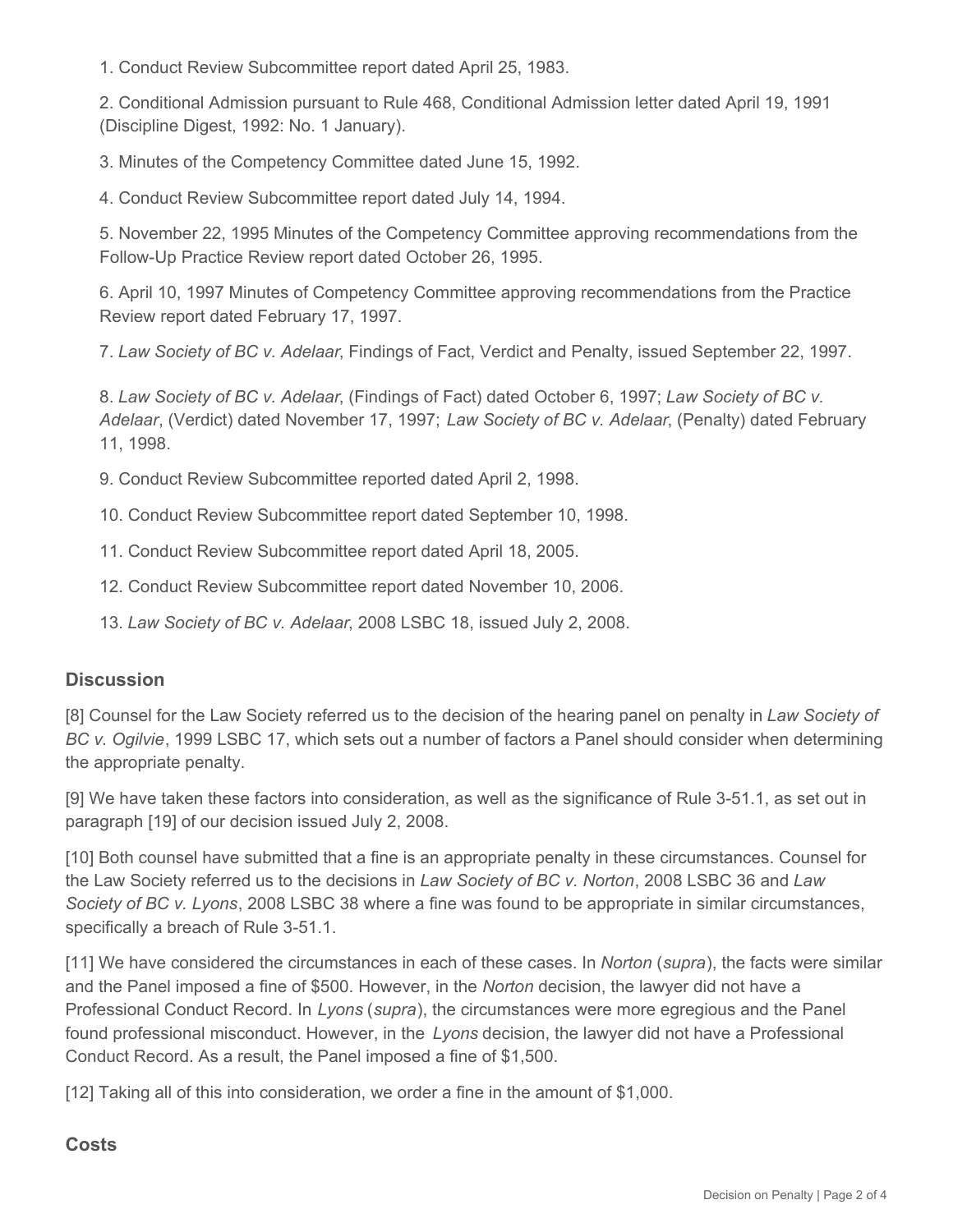[13] Counsel for the Respondent submitted that the Law Society " casts its net very broad" by including all four possible adverse determinations in the citation. This, he submits, is not fair to the Respondent because it does not provide sufficient notice as to what allegations the Respondent is facing.

[14] In response, counsel for the Law Society submitted that the first page of the citation is a " standard form" which has not been changed for many years. She also submitted that sometimes it is not clear as to which adverse determination the Law Society is proceeding with until all of the evidence is established.

[15] This is a practice that the Law Society may want to reconsider. While it may take some time to review all of the evidence and ascertain which adverse determination the Law Society is proceeding with, surely, a lawyer is entitled to know prior to the hearing commencing, what allegations he/she is facing.

[16] Counsel for the Respondent further submitted that the Respondent made an admission with regard to a breach of the Rules and the only issue at hearing was whether this constituted professional misconduct. As a result, he submitted that this could have proceeded by way of a Rule 4-22 conditional admission rather than the costs of a full hearing.

[17] We note that this matter did proceed by way of an Agreed Statement of Facts, wherein the Respondent did admit to a breach of Rule 3-51.1. Accordingly, the hearing proceeded on a determination of whether this amounted to professional misconduct.

[18] Counsel for the Law Society admitted that this was one of the first cases in this area and as such, needed to be determined by a Panel of Benchers. Accordingly, she submitted that it would be unfair to require the Respondent to pay the costs associated with that process. She also acknowledged that the Law Society was unsuccessful in obtaining a finding of professional misconduct, so the costs payable by the Respondent should be reduced for that reason as well. The draft Bill of Costs submitted by the Law Society was for approximately \$8,800. However, because of the mitigating circumstances, the Law Society was only seeking an award of \$500.

[19] She further submitted that there would have been costs associated with dealing with this matter in any event, including a Rule 4-22 conditional admission. She also submitted that it would be unusual to order no costs, even in a Rule 4-22 admission.

[20] Counsel for the Respondent suggested that the usual rules of civil procedure should apply; specifically, that costs should follow the event. He submitted that because the Respondent was successful in defending the allegations of professional misconduct, he should have his costs.

[21] In response, counsel for the Law Society pointed out that the jurisdiction for a Respondent being awarded costs can be found in Rule 5-9 (3) which states as follows:

**5-9(3)** In the following circumstances, the panel or the Benchers have the discretion to direct that the applicant or respondent be awarded costs in a fixed amount or in accordance with subrule (1):

- (a) No adverse finding is made against the applicant;
- (b) The citation is dismissed;
- (c) The citation is rescinded after the hearing has commenced.

[22] Counsel for the Respondent provided several useful examples of situations where this Rule could be very unfair to a lawyer and submitted that this cannot be what the Benchers intended when this provision was enacted.